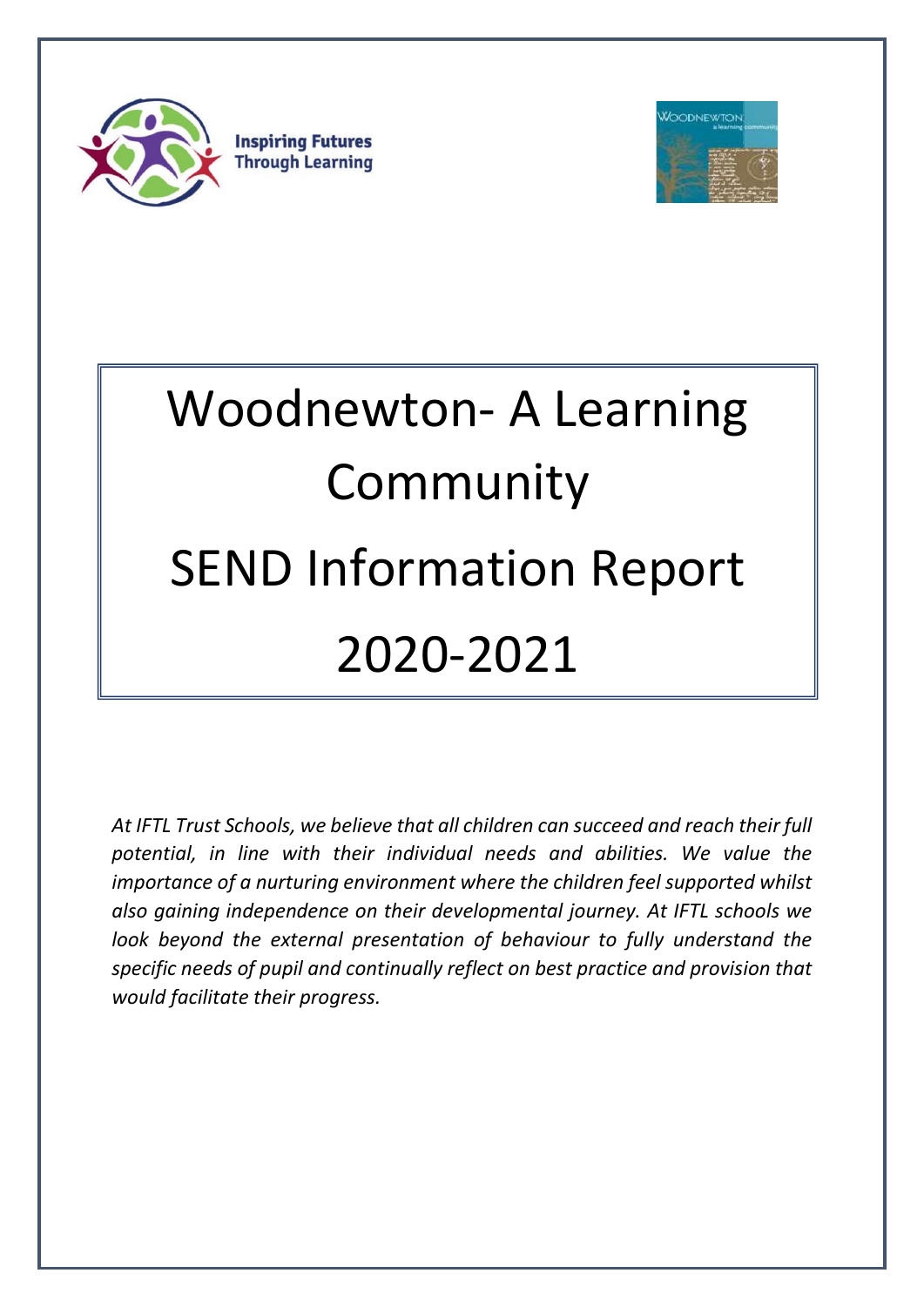## What kinds of Special Educational Needs and Disabilities are provided for?

This will depend upon the nature of your child's needs and difficulties with learning. Our education provisions match the four broad areas of need as defined in the SEN Code of Practice Jan 2015;

- **Communication and interaction**
- **Cognition and Learning**
- **Social, emotional and mental health**
- **Sensory and/or physical needs**
- 

 $\triangleright$  At Woodnewton – a Learning Community we have a 3 tiered approach to supporting a child's learning.

**NG** this is the teaching all children will receive from his/her class teacher and may include some very minor adaptations to match learning needs and support some interventions aimed at narrowing the gap between your child and their peers. It also includes ensuring that all teachers are aware of how to match these learning needs, through good communication and training systems.

## **SEN Support – Children at this level will be placed on the school's SEN register.**

**Level 2**-it may be appropriate to consider making additional short-term special educational provision to remove or reduce any obstacles to your child's learning. This takes the form of a graduated four part approach of;

- a) **Assessing** your child's needs
- b) **Planning** the most effective and appropriate intervention
- c) **Providing** this intervention and
- d) **Reviewing** the impact on your child's progress towards individual learning outcomes.

This intervention will be specifically targeted for your child and will either occur as a 1:1 session or with a small group of children. You will be kept informed of your child's progress towards learning outcomes. We may gather evidence from a variety of screening assessments. Sometimes the school will enlist the services of external professionals, such as Occupational Therapists, Physiotherapist, an Educational Psychologist, or services provided by the Local Authority.

**Level 3 -** The school may need to prioritise referrals to these services. For very small number of pupils access to these specialists may lead to an application for Higher Needs Funding and / or a Request for Statutory Assessment. This in turn may lead to a child having an Education, Health Care Plan (EHCP.)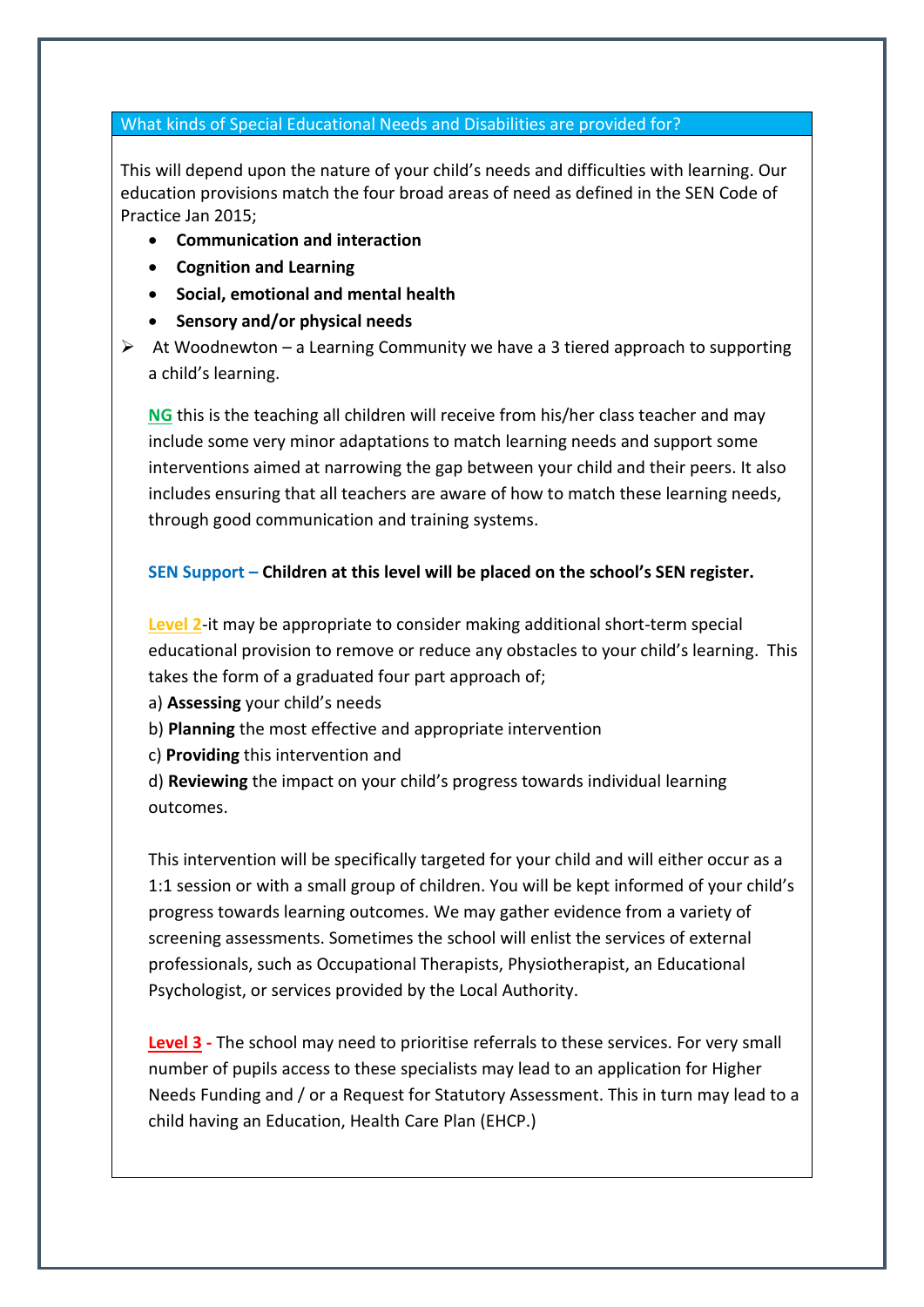How does our school identify children with Special Educational Needs and Disabilities?

- Your child's class teacher may initially speak to you at the beginning or the end of a normal school day and arrange a further time to discuss their concerns. Alternatively, your child's class teacher may speak to you over the phone about your child's learning.
- A discussion may also take place at a parents' progress meeting if the concern is regarding a particular subject which your child's class teacher does not teach them.
- The Pupil Support Lead may contact you and arrange a meeting to discuss your child's difficulties with learning and any possible support strategies the school might be considering.

## How does our school assess their needs?

Your child's Class teacher, or the Pupil Support Lead, will contact you to let you know if there are any changes to your child's learning needs. You will be kept informed about your child's progress and their support in the following ways:

- The class teacher will have overall responsibility for the planning and teaching of the curriculum for all children. The curriculum is monitored by senior leaders throughout the School – this includes the Principal, Glyn Rushton.
- Your child's progress will be assessed both in terms of his/her regular learning within the class and with regard to specific intervention programmes.
- The impact of the support given is carefully measured to ensure that the learning outcomes have been achieved and if not, what adaptations are necessary. It may be decided that a further period of support would be beneficial for your child.

## How will you support and communicate with me to help my child?

- There may be suggested strategies or activities for you to do at home to support your child's learning. You can discuss these with your child's teacher.
- In addition, we may be able to offer you individual training in specific support strategies relevant to your child.
- The Pupil Support Lead / Class teacher may also support you with strategies, resources and ideas for supporting your child's learning at home
- You may have an opportunity to meet with other professionals involved in supporting your child. Please contact the Pupil Support Lead to arrange an introduction.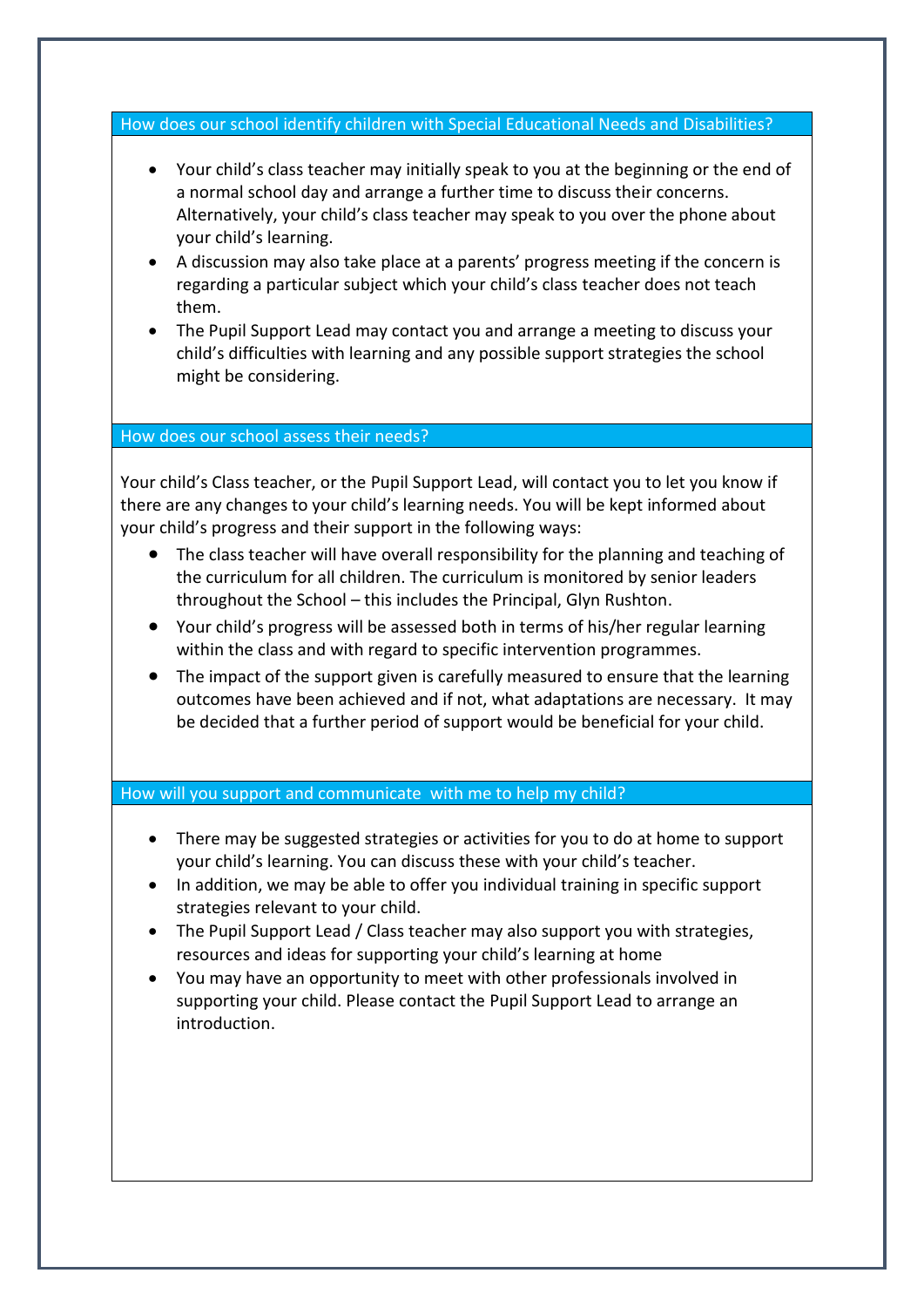## What will the review process look like?

- Your child's progress will be assessed both in terms of his/her regular learning within the class and with regard to specific intervention programmes.
- The impact of the support given is carefully measured to ensure that the learning outcomes have been achieved and if not, what adaptations are necessary. It may be decided that a further period of support would be beneficial for your child.
- You and your child will be kept informed and encouraged to be actively involved at all stages of this support.

## How will my child be prepared and supported during transition?

- We liaise closely with the school or nursery your child is transferring to/from, to ensure we know as much as possible about the support needs of our new pupils. We are able to discuss any individual needs with the relevant teachers and share how best to support your child in school.
- At Woodnewton, we take care to ensure that during transition points (between classes, at the end of each year and at the end of Key Stages) all staff are aware of individual pupils' needs, learning progress and the best strategies to support their learning. This happens through effective use of data, an opportunity for teachers to meet and "hand-over" information about their pupils and strong systems of reporting progress.
- If your child has an EHC Plan, we will participate in and/or facilitate his/her annual review in sufficient time prior to him/her moving between key phases of education. You will be kept informed of these arrangements and be asked to attend the reviews.

## How will my child be taught within the school?

- All children are entitled to quality first teaching adapted to match their individual needs to enable them to access the curriculum. The approach to teaching and learning may be adapted to suit their individual needs.
- Class teachers and/or teaching assistants may be allocated to work with your child on a 1-1 basis or in a small group to target more specific needs.
- If appropriate, specialist equipment may be provided for your child e.g. writing slopes, coloured overlays, pen/pencil grips etc.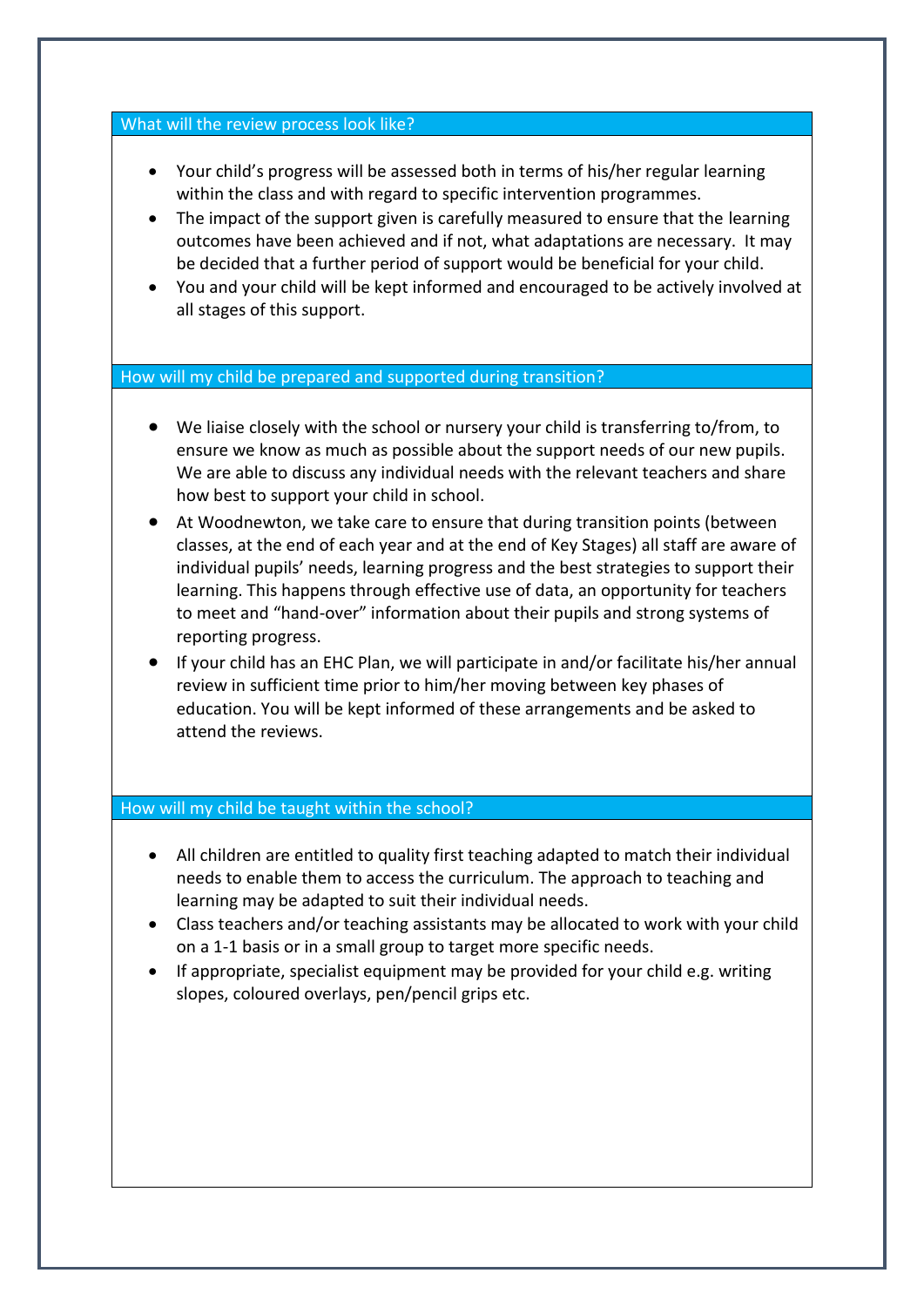How will the curriculum and school environment be matched to my child's needs?

- At Woodnewton, we believe that your child's learning needs will first be met through the Quality First Teaching (QFT) delivered by his/her class teacher.
- We carefully plan our knowledge-rich curriculum to match the age, ability and needs of all children.
- Differentiation is built into all teachers' lesson planning and delivery. The class teacher will adapt lesson planning and teaching to match your child's special educational needs and/or disability.
- Additional specialist advice is sought when appropriate and, when necessary, accessibility aids and technology may be used to support your child's learning.
- Assessment points spread throughout the year help teachers to fully understand your child's progress, and to adjust their planning, teaching and feedback accordingly.

## What training has been provided for staff at our school?

- At Woodnewton, we believe that your child's learning needs will first be met through the QFT delivered by his/her class teacher.
- Regular professional development ensures that staff at Woodnewton are fully aware of how to cater for a range of SEN.
- The Pupil Support Lead is in regular communication with teaching staff to make sure that everyone is aware of what SEN there are within the school, and how to help support those needs in the classroom.
- The school is able to access training programmes and support from a range of external professionals,
- Individual training can also be arranged when necessary.

## How can specialist expertise be accessed?

At times it may be necessary to consult with external agencies to receive their more specialised advice. These may include:-

- Specialist Teachers across the Inspiring Futures Through Learning Multi Academy Trust
- Educational Psychologists
- Speech and Language Therapy
- Specialist Support Services from Northamptonshire County council
- CAHMS (Child and Adolescent Mental Health Service)
- Social Services
- Occupational Therapy
- Physiotherapists
- School Nurse
- Health Visitor
- Community paediatricians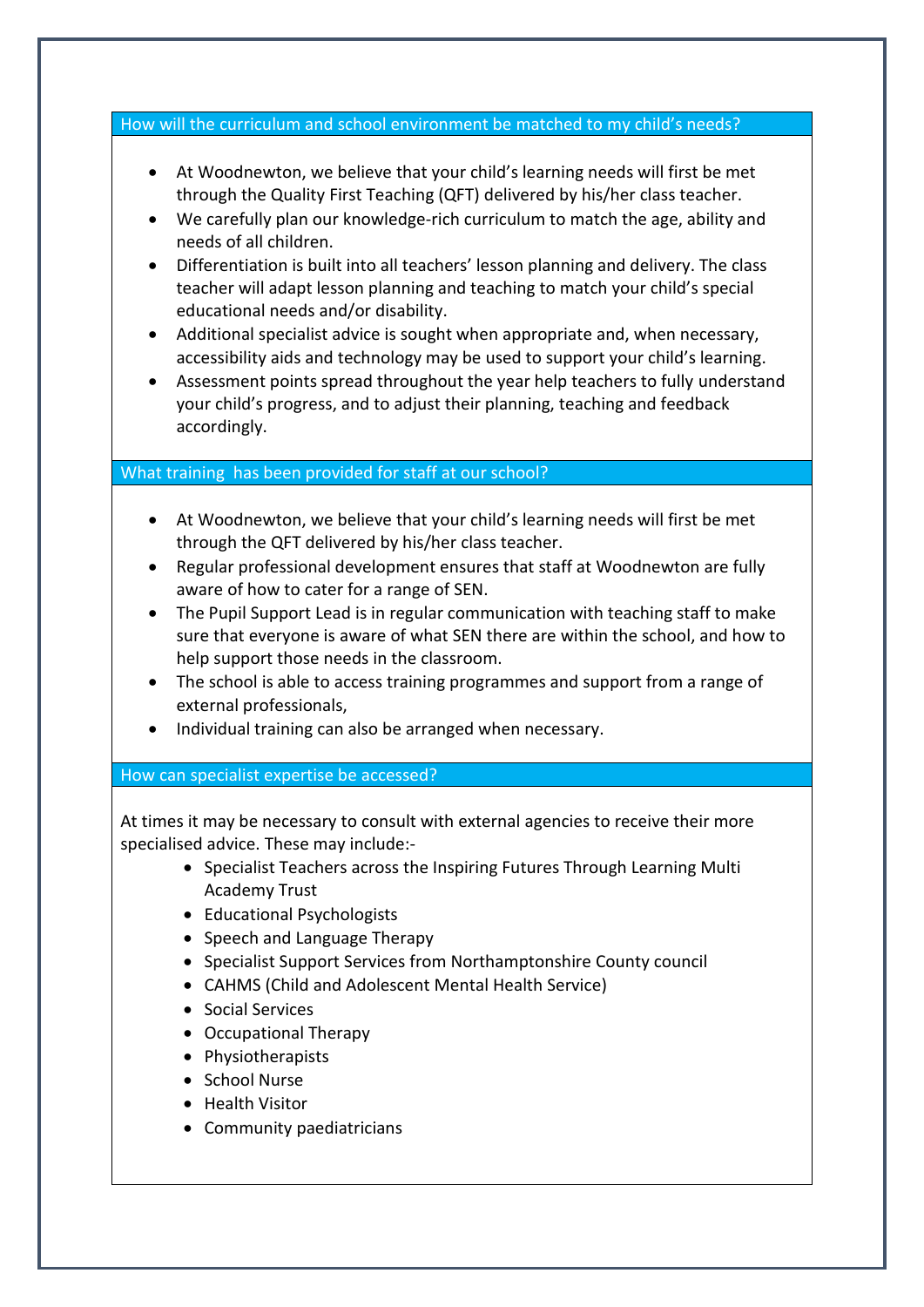## How do we evaluate our practices within our school?

We evaluate our provisions in place rigorously through provision mapping. Each child's individual progress is evaluated termly and provision is matched depending on their need.

Pupil progress reviews are held termly to evaluate effectiveness of provisions and discuss progress of groups and individual pupils.

Some children may need additional support and this is evaluated and assessed regularly.

- Additional support is allocated according to the information provided by the previous education setting and external agencies as appropriate, teachers, SEN team and Pupil Support Lead for pupils with Additional Educational Needs. Children with an Education Healthcare Plan will be allocated appropriate resources as specified. The class teacher will then carefully monitor progress of all SEN pupils in consultation with the Pupil Support Lead, SEN team and this will be discussed at the pupil progress review meetings and annual SEN teacher consultation.
- The level and type of support and provision will be regularly reviewed and the impact of this support considered.

During their school life, if further concerns are identified due to the pupil's lack of progress or well-being, the class teacher, together with the Pupil Support Lead and SEN team, will adjust the level of support accordingly.

## How does the school ensure an inclusive environment for all?

Some children may require the curriculum to be adapted in order to remove any barriers that would prevent them from accessing lessons. We therefore find ways in which all pupils can take part in lessons and out-of-school activities.

As a school we regularly review the way in which resources are matched to the needs of all the children. It may be the use of specialist equipment, such as coloured overlay, pencil grip or fiddle bands. Advice from external agencies is welcomed in order to further develop and train staff in adaptations to lessons.

As a school, we adopt dyslexia and autistic friendly strategies within the learning environments across the school.

At Woodnewton – A Learning Community, we feel access to all areas of school life is important and have a policy and accessibility plan detailing how we ensure this happens. For activities outside of the classroom we ensure:

- Activities and school trips are available to all.
- Risk assessments are carried out and procedures put in place to enable all children to participate.
- If a health and safety risk assessment suggests that an intensive level of 1-1 support is required, a parent or carer may also be asked to accompany their child during the activity in addition to the usual staff.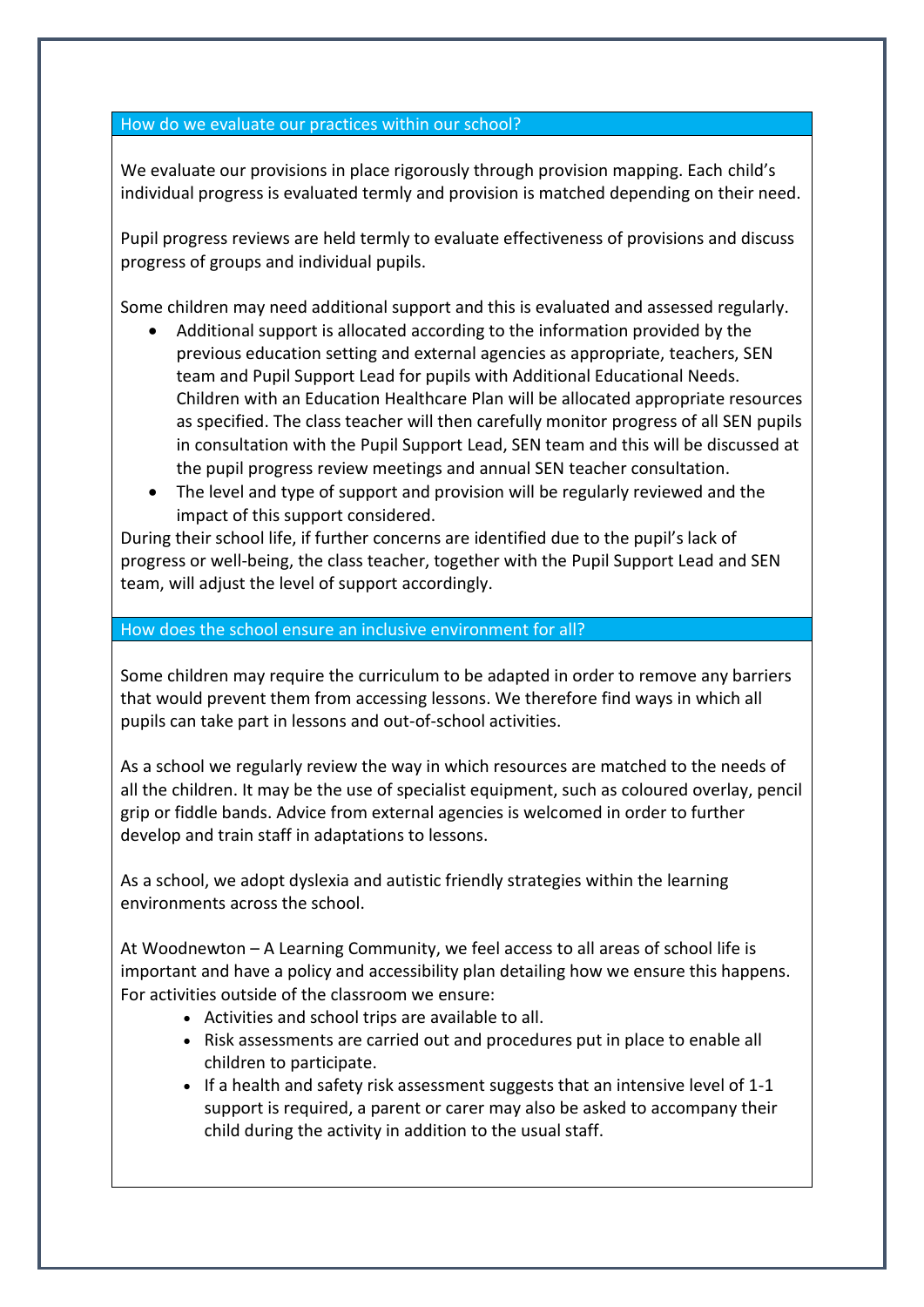How does the school support my child's wellbeing?

- At Woodnewton, we believe that the happiness and well-being of **all** our pupils and staff is paramount. All members of staff take this aspect of school life very seriously.
- You can be confident that your child's Class Teacher, the Teaching Assistants, Pupil Support Lead and Senior Leadership Team are available to provide support to match your child's needs.
- You should also feel free to contact your child's Class Teacher if you have any concerns.

What additional support is available for a child who is looked after by the Local Authority and Special Educational Needs and Disabilities?

Other professionals involved can be:

- A social care team who support the family and engage with the school
- The virtual school who provide schools with information, tools to raise attainment and training Additional financial support
- Pupil Premium Plus additional funds to help school meet the needs of a child

In addition Woodnewton – A Learning Community has a child advocate who is the Designated Safeguarding Lead – Jezamin Lindsay.

Pupils can visit the pastoral hub to drop in and speak with a member of the pastoral team.

Who do I contact if I need further support or information about the provision for my child?

At Woodnewton alc we are very happy to speak to you about any aspects of your child's education. It is best to speak to one of the following in this order;

- The Class Teacher
- The Pupil Support Lead
- The Assistant Principals
- Vice Principal
- The Principal